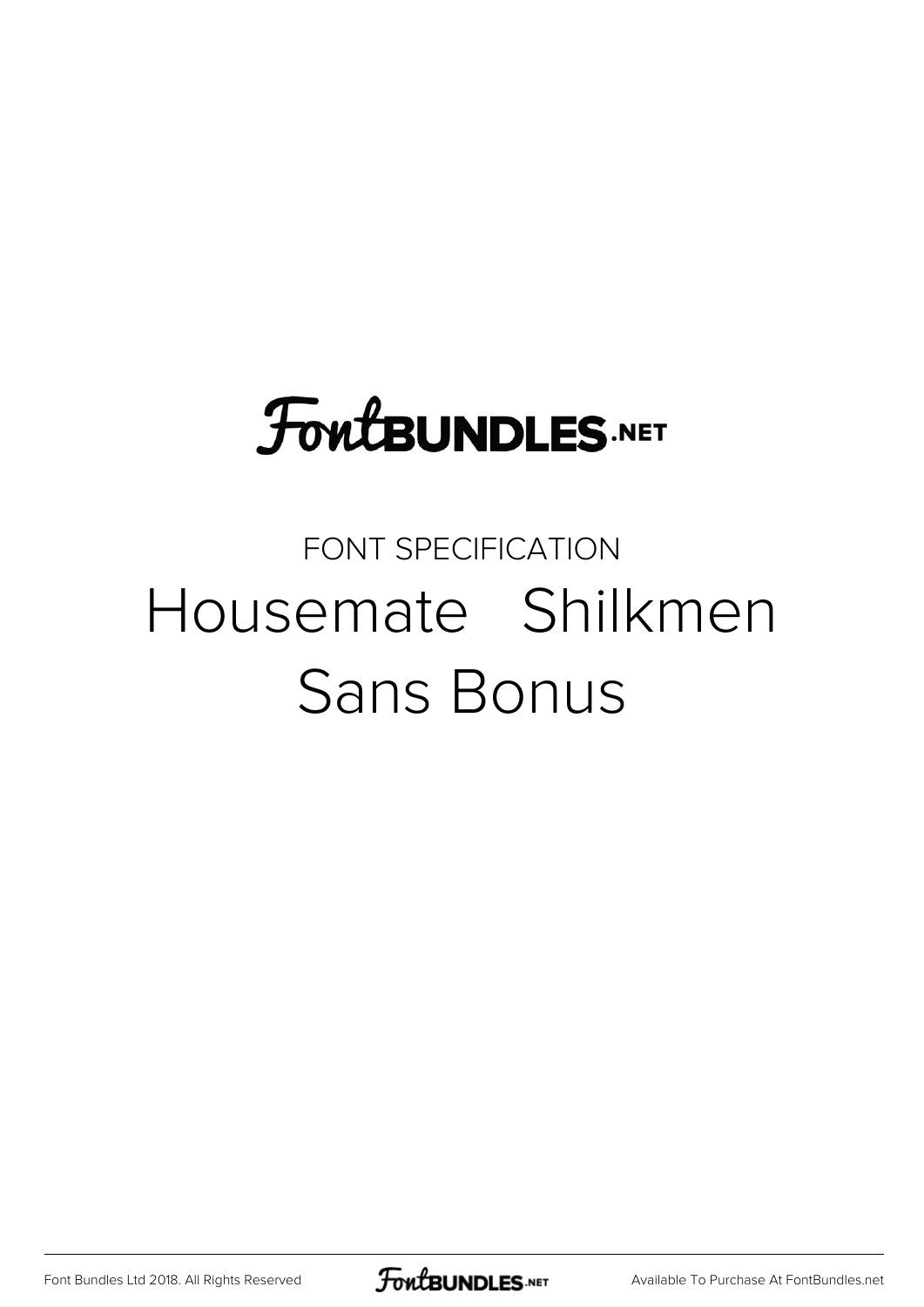### Shilkmen Rounded - Italic

**Uppercase Characters** 

# A B C D E F G H I J K L MN O P O R S T U V WX Y Z

Lowercase Characters

# A B C D E F G H I J K L MN O P O R S T U V WX Y Z

**Numbers** 

## 0123456789

|  |  | $\begin{array}{cccccccccccccc} 1 & & 0 & & \end{array}$ # $\begin{array}{cccccccccc} 1 & & 0 & & \end{array}$ & $\begin{array}{cccccccccc} 0 & & 0 & \end{array}$ |  |  |
|--|--|-------------------------------------------------------------------------------------------------------------------------------------------------------------------|--|--|
|  |  | * + , - , : ; < =                                                                                                                                                 |  |  |
|  |  |                                                                                                                                                                   |  |  |
|  |  |                                                                                                                                                                   |  |  |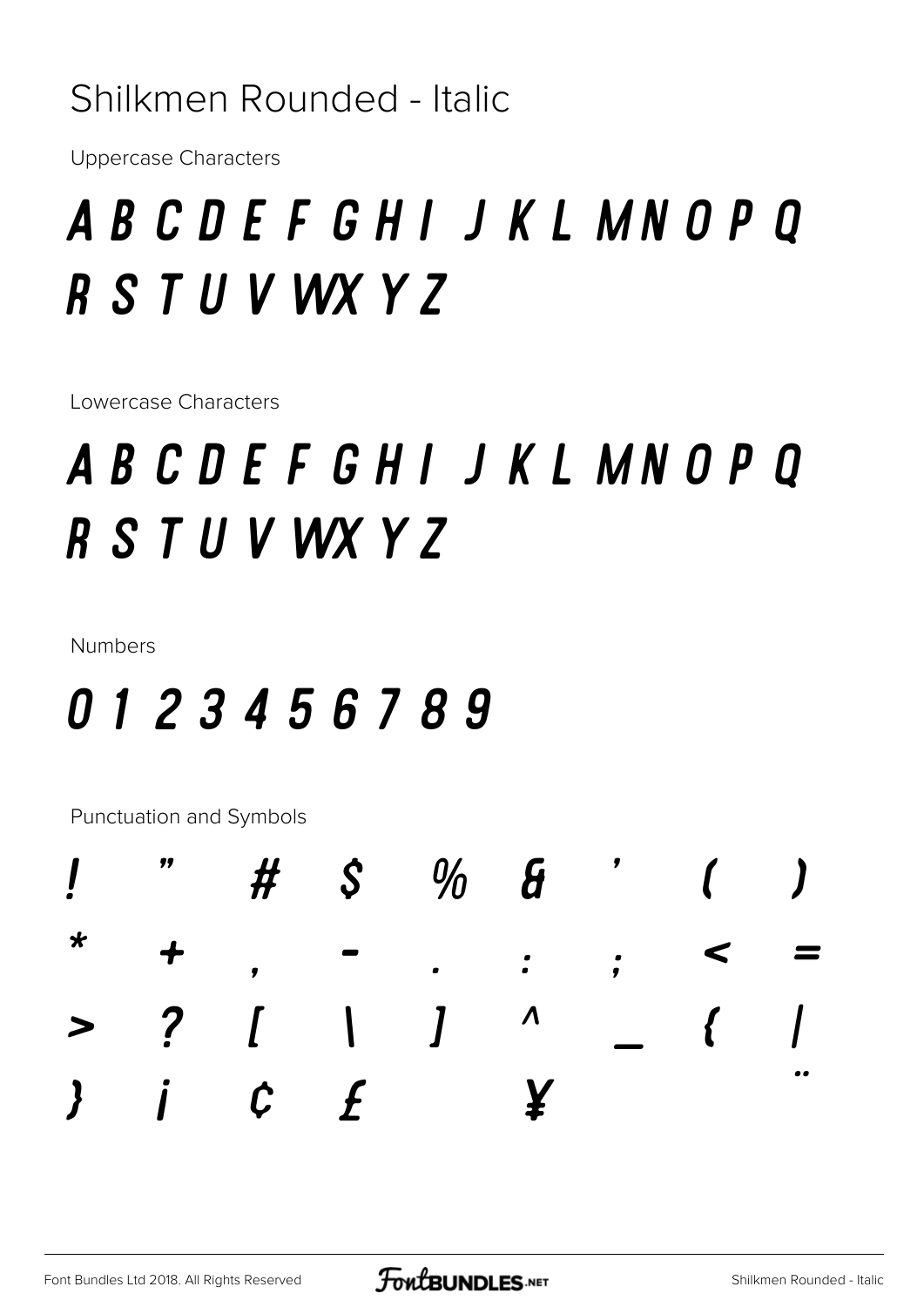

# *À Á Â Ã Ä Å Æ Ç È É Ê Ë Ì Í Î Ï Ð Ñ Ò Ó Ô Õ Ö Ø Ù Ú Û Ü Ý à á â ã ä å æ ç è é ê ë ì*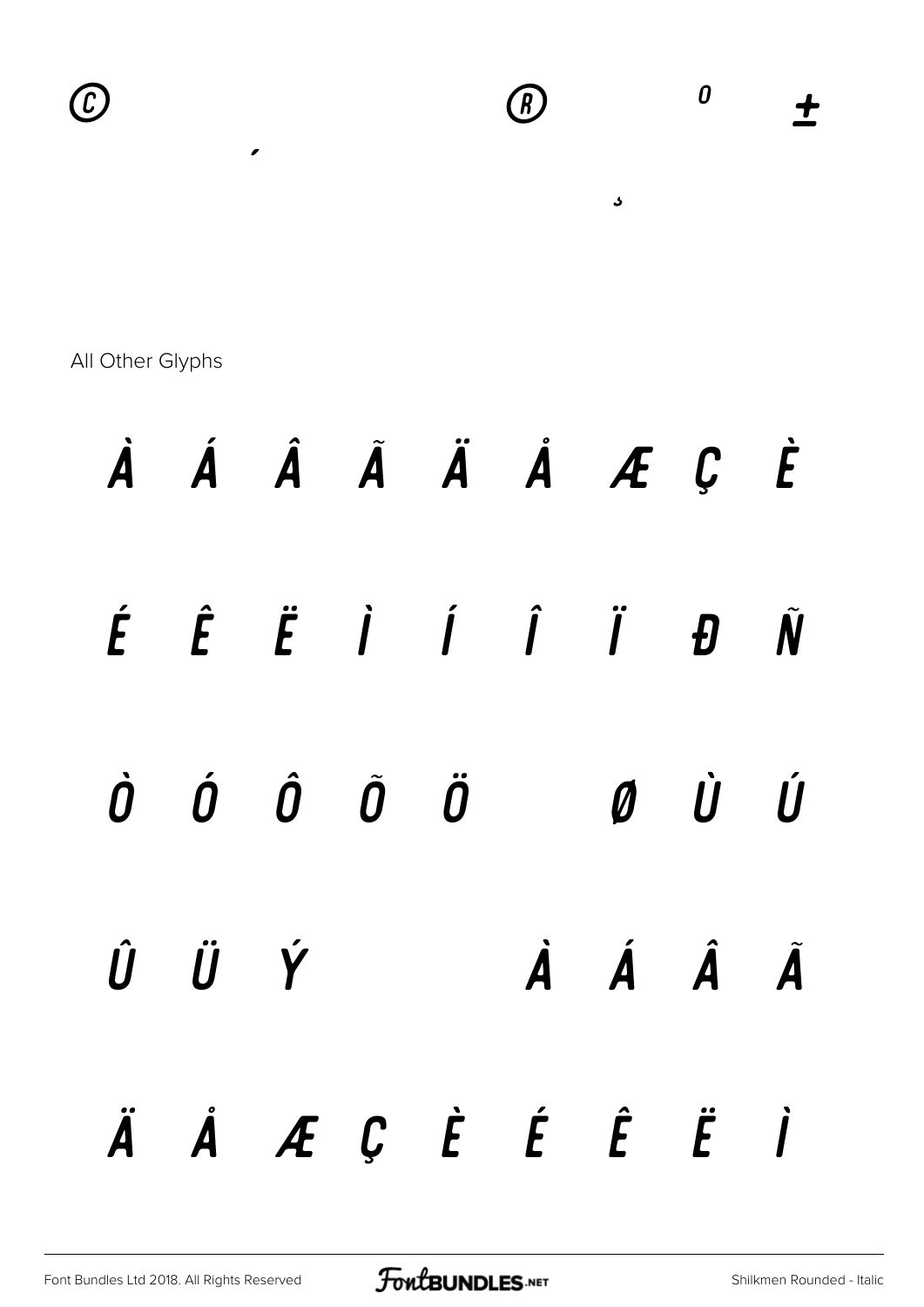# *í î ï ð ñ ò ó ô õ ö ÷ ø ù ú û ü ý* þ *ÿ*

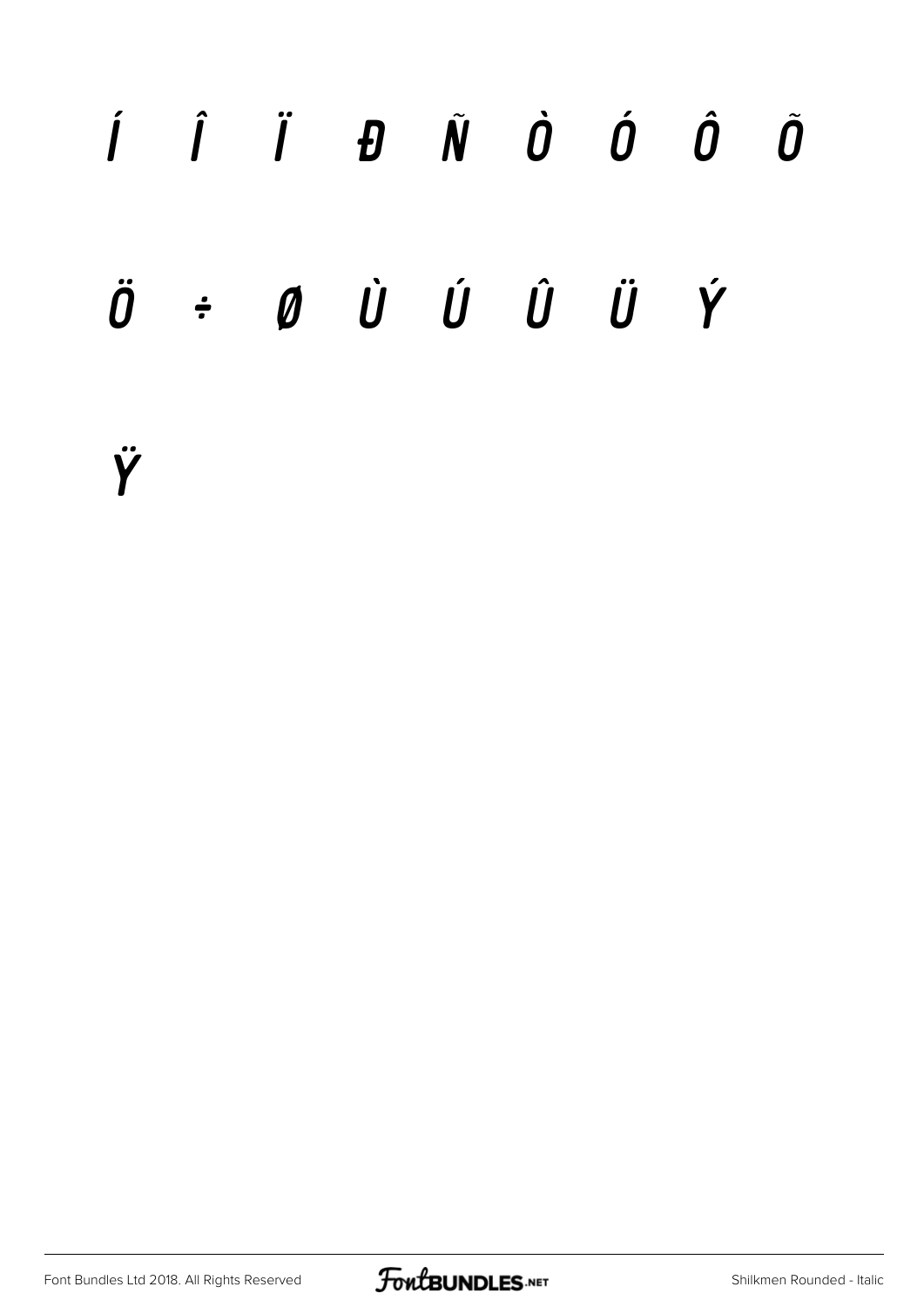#### Housemate - Regular

**Uppercase Characters** 

# ABCDEFGHIJKLMNOPQ RSTUVWXYZ

Lowercase Characters

# a b c d e  $\ell$  g h i j k l mn o p q  $\boldsymbol{v}$  s  $\boldsymbol{v}$   $\boldsymbol{w}$   $\boldsymbol{v}$   $\boldsymbol{w}$   $\boldsymbol{x}$   $\boldsymbol{w}$   $\boldsymbol{z}$

**Numbers** 

### 0123456789

|  |  |  | * + , - , : ; < =                      |  |
|--|--|--|----------------------------------------|--|
|  |  |  |                                        |  |
|  |  |  | > ? [ \ ] ^ _ {  <br>} i ¢ £ ¤ ¥   § " |  |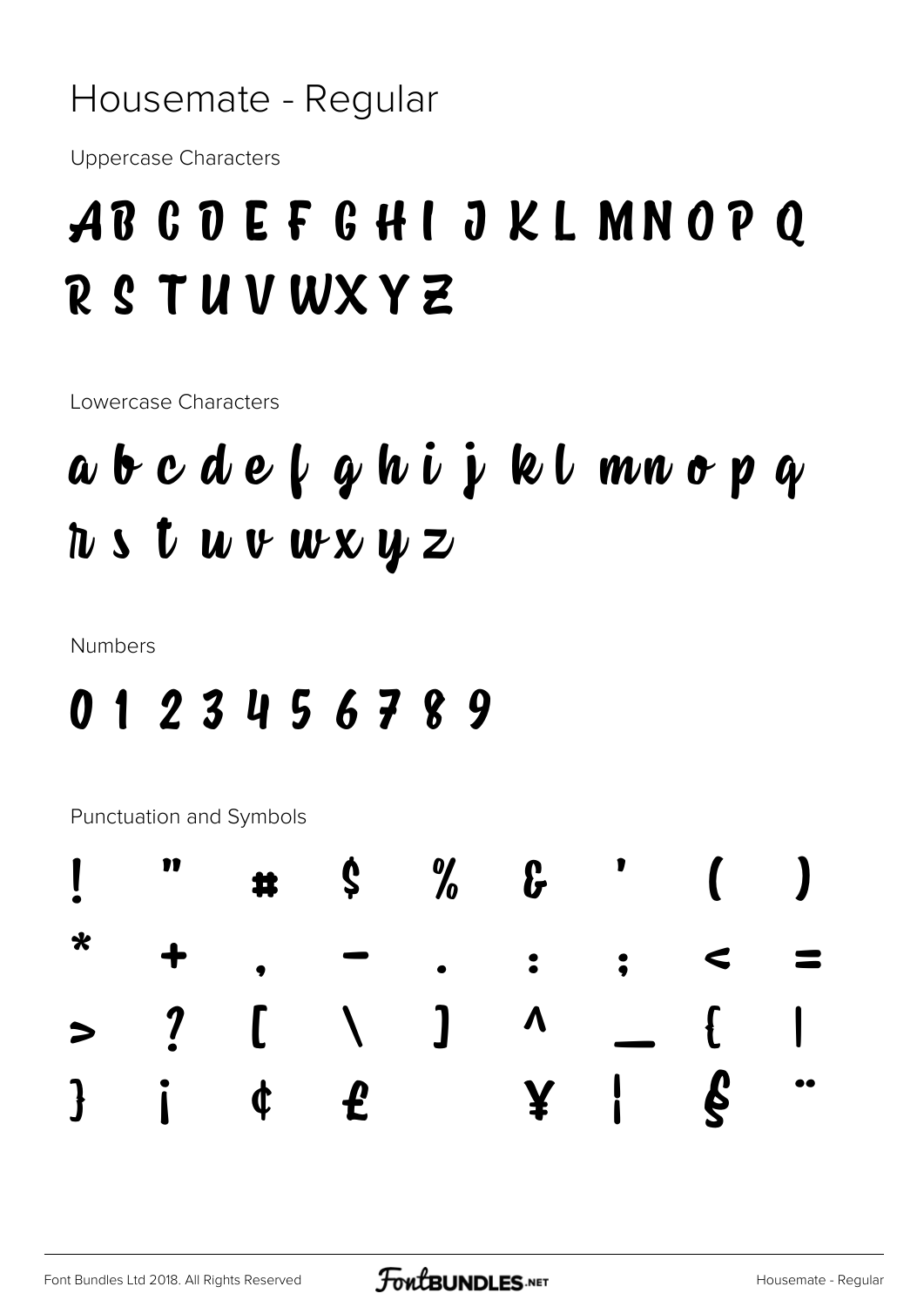

| $\hat{A}$ $\hat{A}$ $\hat{A}$ $\hat{A}$ $\hat{A}$ $\hat{A}$ $\hat{A}$ $\hat{E}$        |  |  |  |  |
|----------------------------------------------------------------------------------------|--|--|--|--|
| É Ê Ë Î Í Î Ï Đ Ñ                                                                      |  |  |  |  |
| $\dot{0}$ $\dot{0}$ $\dot{0}$ $\ddot{0}$ $\times$ $\dot{0}$ $\dot{u}$                  |  |  |  |  |
| $\hat{u}$ $\ddot{u}$ $\acute{y}$ $p$ $g$ $\dot{a}$ $\dot{a}$ $\dot{a}$ $\ddot{a}$      |  |  |  |  |
| $\ddot{a}$ $\ddot{a}$ $\alpha$ $c$ $\dot{e}$ $\dot{e}$ $\dot{e}$ $\ddot{e}$ $\ddot{v}$ |  |  |  |  |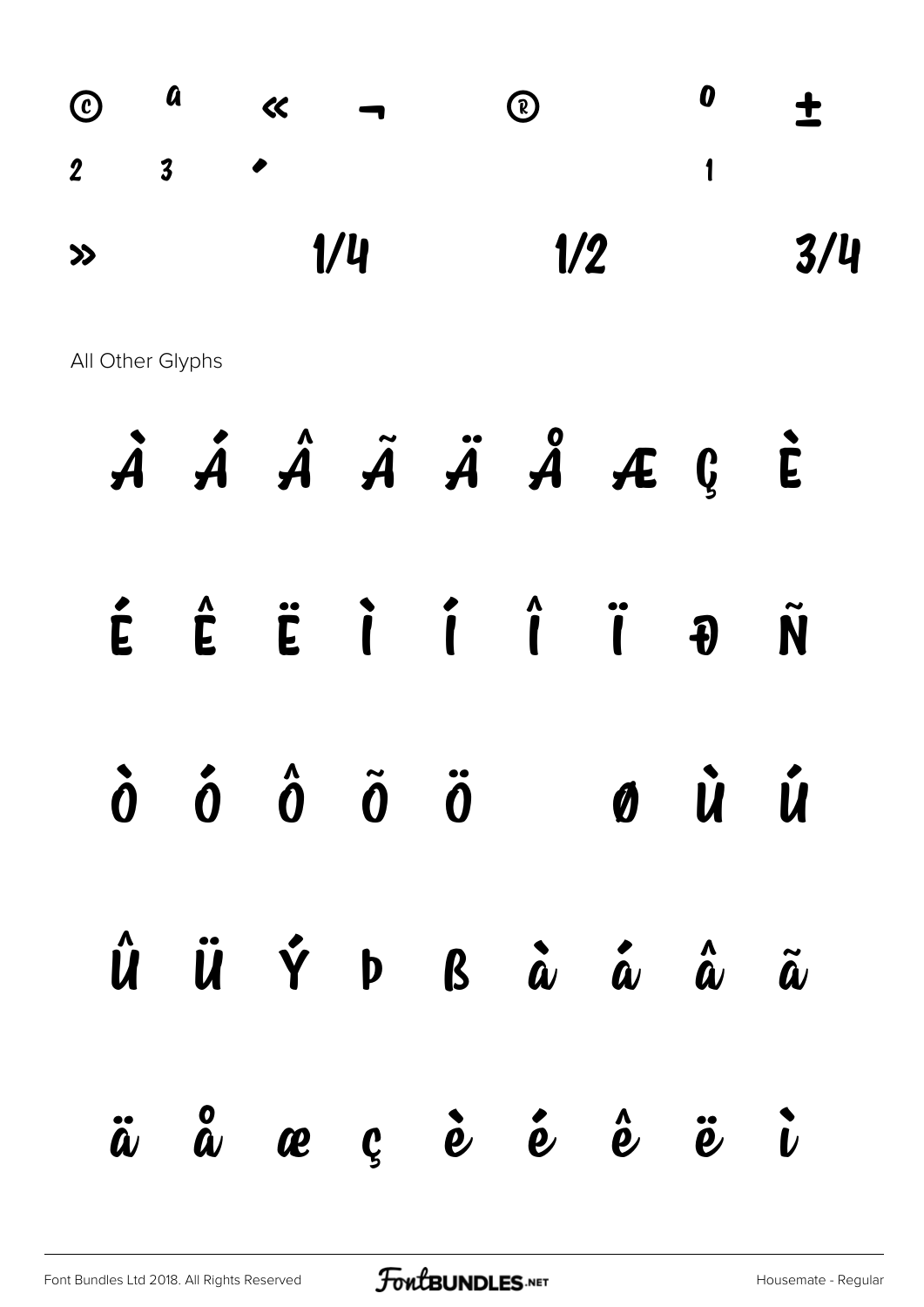|                 |  | $\hat{u}$ $\hat{u}$ $\hat{v}$ $\hat{v}$ $\hat{\sigma}$ $\hat{\sigma}$ $\hat{\sigma}$ $\hat{\sigma}$ |  |  |  |
|-----------------|--|-----------------------------------------------------------------------------------------------------|--|--|--|
|                 |  | $\ddot{\sigma}$ $\div$ $\phi$ $\dot{u}$ $\dot{u}$ $\dot{u}$ $\dot{u}$ $\dot{u}$ $\dot{y}$ $D$       |  |  |  |
| $\ddot{\bm{y}}$ |  |                                                                                                     |  |  |  |

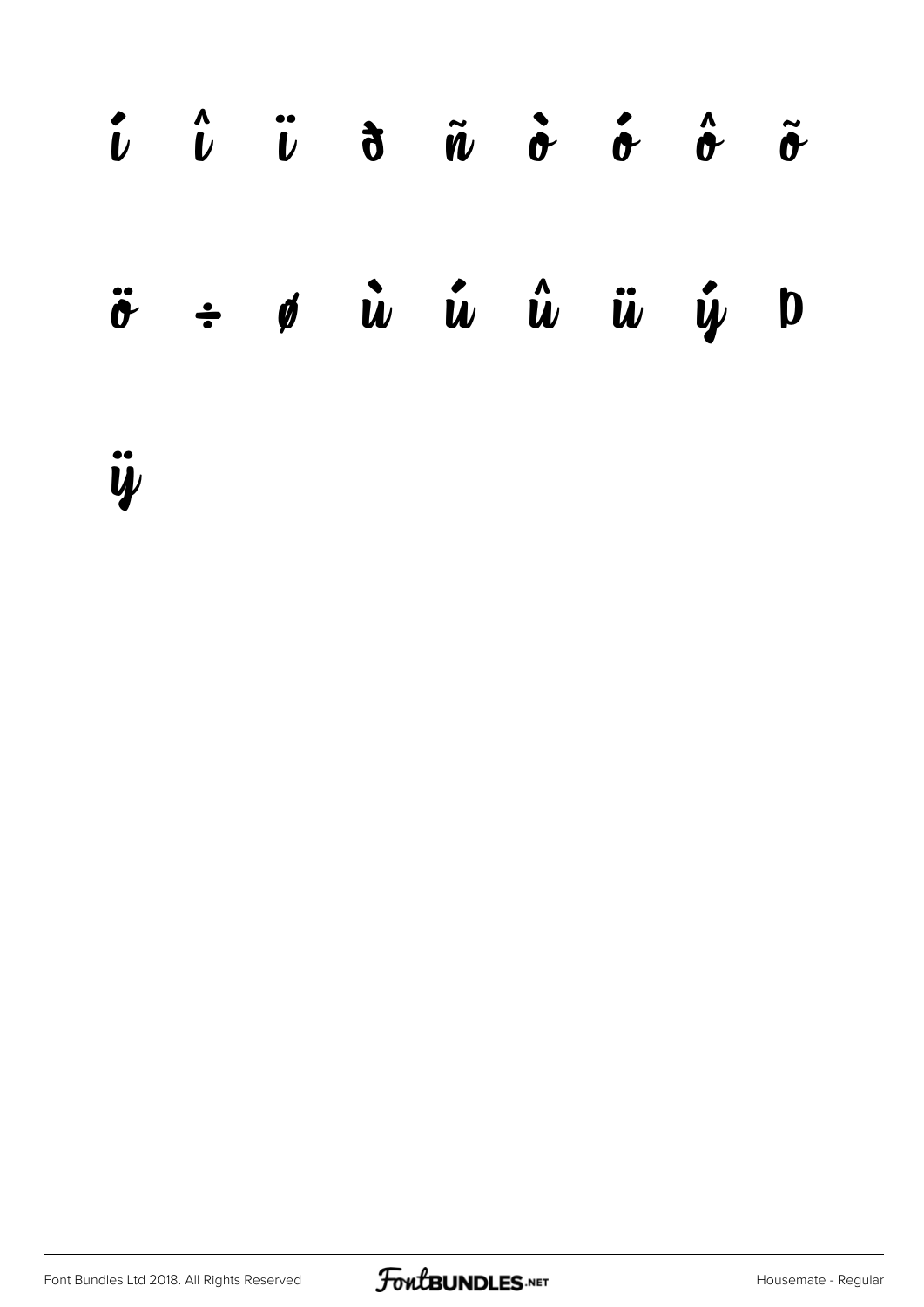#### Shilkmen - Italic

**Uppercase Characters** 

# A B C D E F G H I J K L MN O P O R S T U V WX Y Z

Lowercase Characters

# A B C D E F G H I J K L MN O P O R S T U V WX Y Z

**Numbers** 

### 0123456789

|  |  | $\begin{array}{cccccccccccccc} I & & & & & & \end{array}$ # $\begin{array}{cccccccccc} S & & & \text{\%} & & \text{\&} & & \text{\&} & & \text{\&} & & \text{\&} & & \end{array}$ |  |  |
|--|--|-----------------------------------------------------------------------------------------------------------------------------------------------------------------------------------|--|--|
|  |  | * + , - , : ; < =                                                                                                                                                                 |  |  |
|  |  | $\begin{array}{ccccccccc} > & ? & I & I & J & ^{\wedge} & & - & \left\{ & I & I & J & \Delta & & - & \Delta & I \end{array}$                                                      |  |  |
|  |  |                                                                                                                                                                                   |  |  |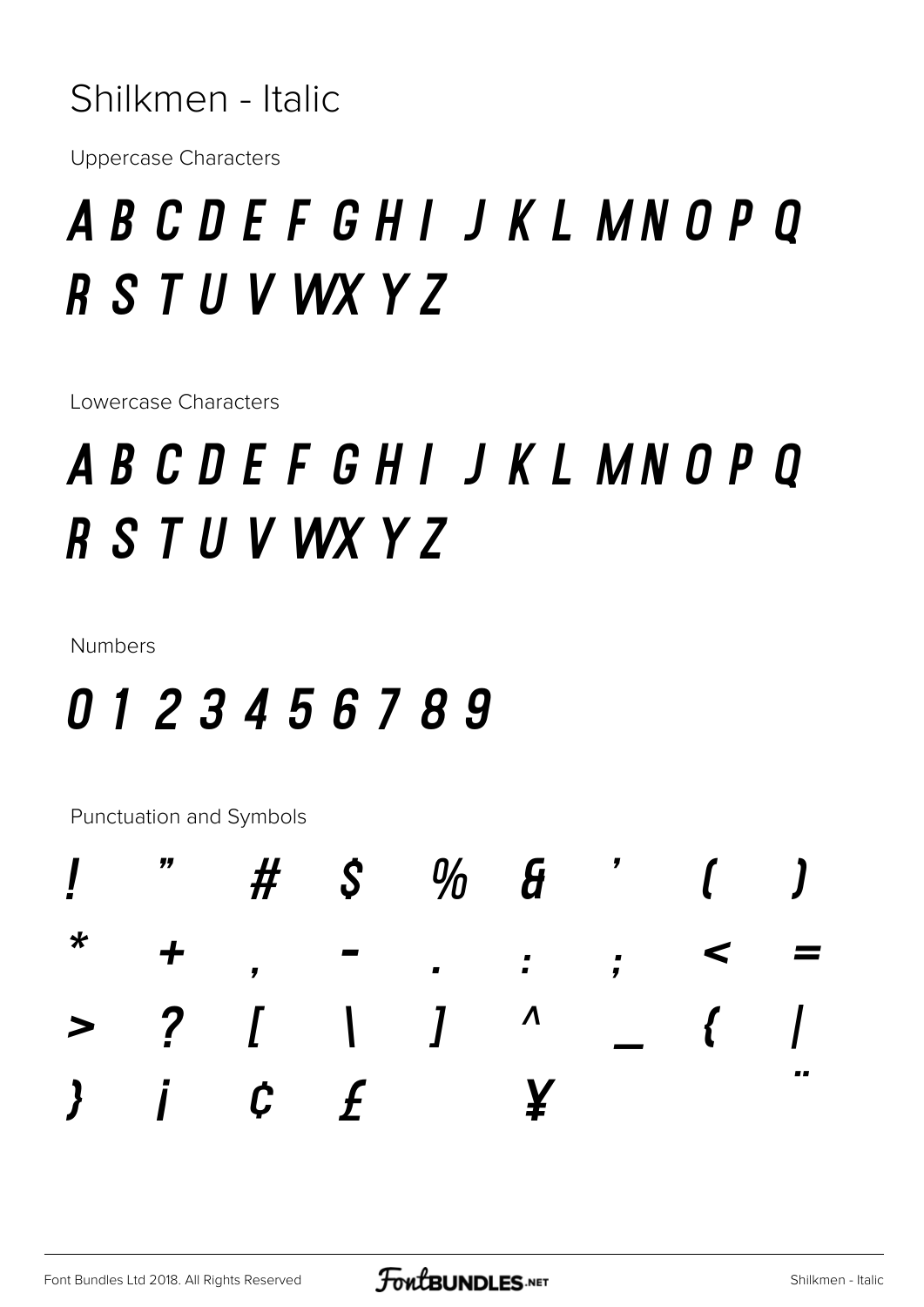

# *À Á Â Ã Ä Å Æ Ç È É Ê Ë Ì Í Î Ï Ð Ñ Ò Ó Ô Õ Ö Ø Ù Ú Û Ü Ý à á â ã ä å æ ç è é ê ë ì*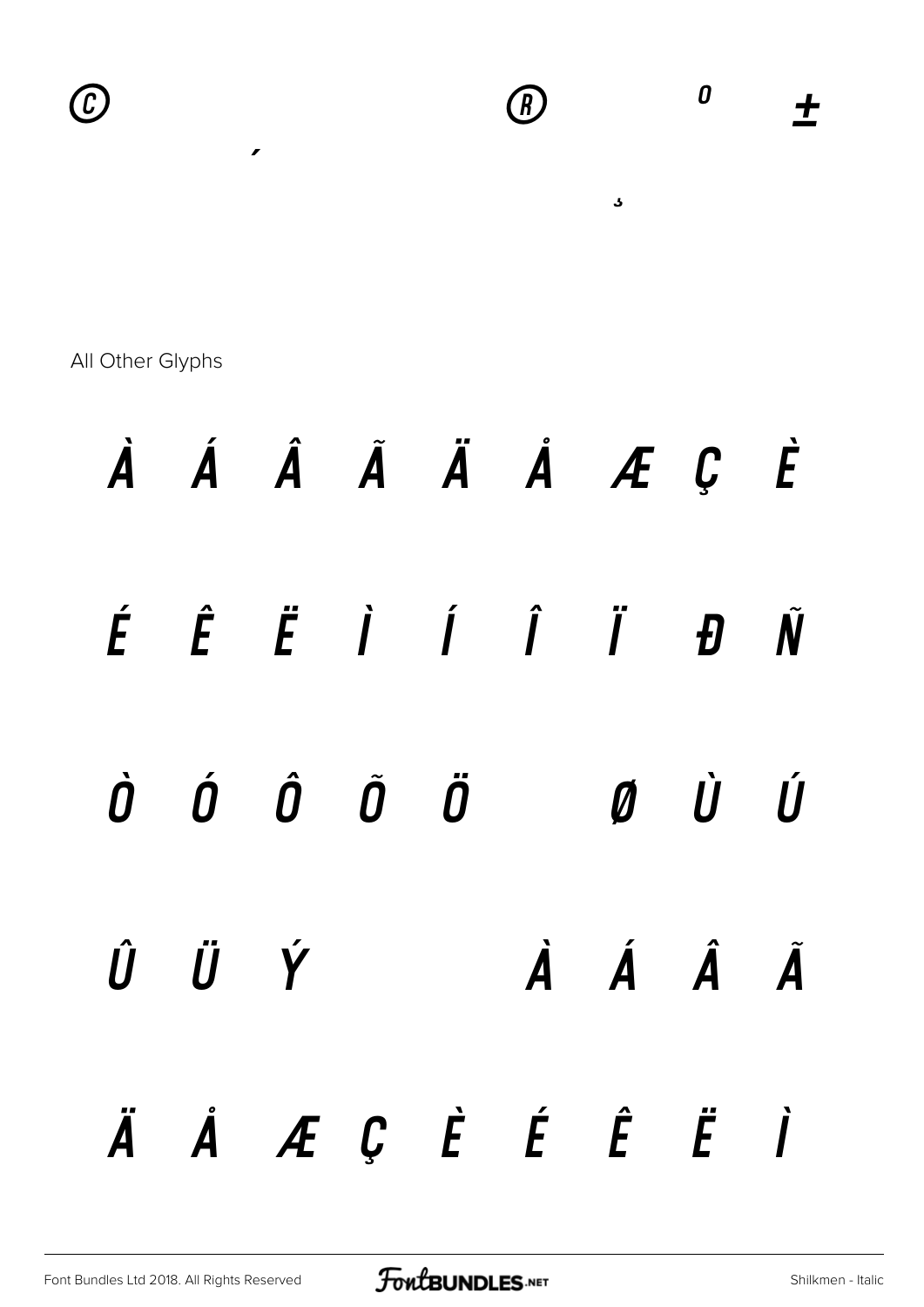# *í î ï ð ñ ò ó ô õ ö ÷ ø ù ú û ü ý*  $\mathsf{b}$ *ÿ*

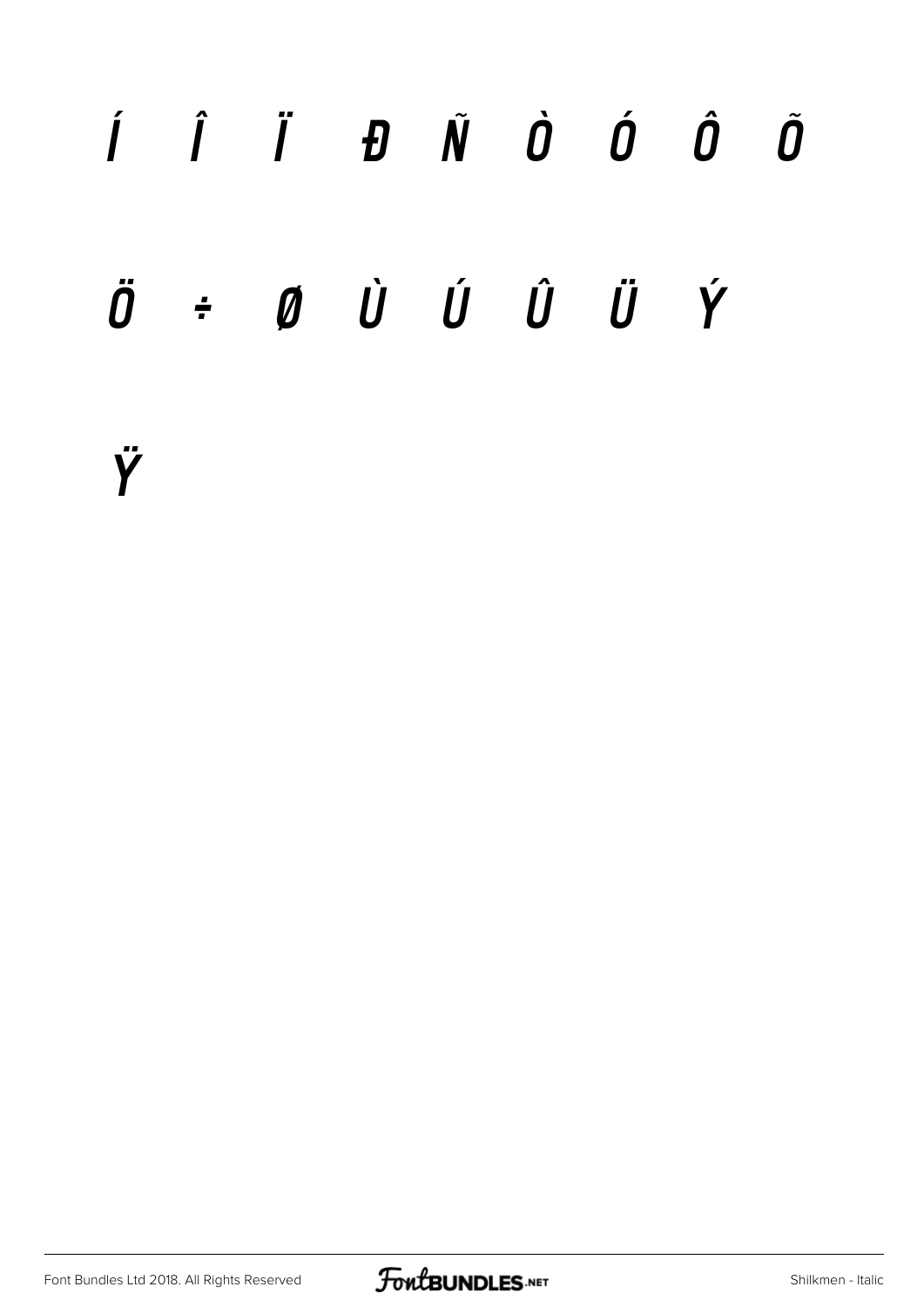### Housemate Swash - Regular

**Uppercase Characters** 

Lowercase Characters

**Numbers** 

## 0123456789

|  |  | $\frac{1}{2}$ " # \$ % & ' ( ) |  |  |
|--|--|--------------------------------|--|--|
|  |  | $+$ , - . : ; < =              |  |  |
|  |  | $> ? [ ) ]^{\wedge} =$         |  |  |
|  |  | $\}$ j $\phi$ £ ¤ ¥ ¦ § "      |  |  |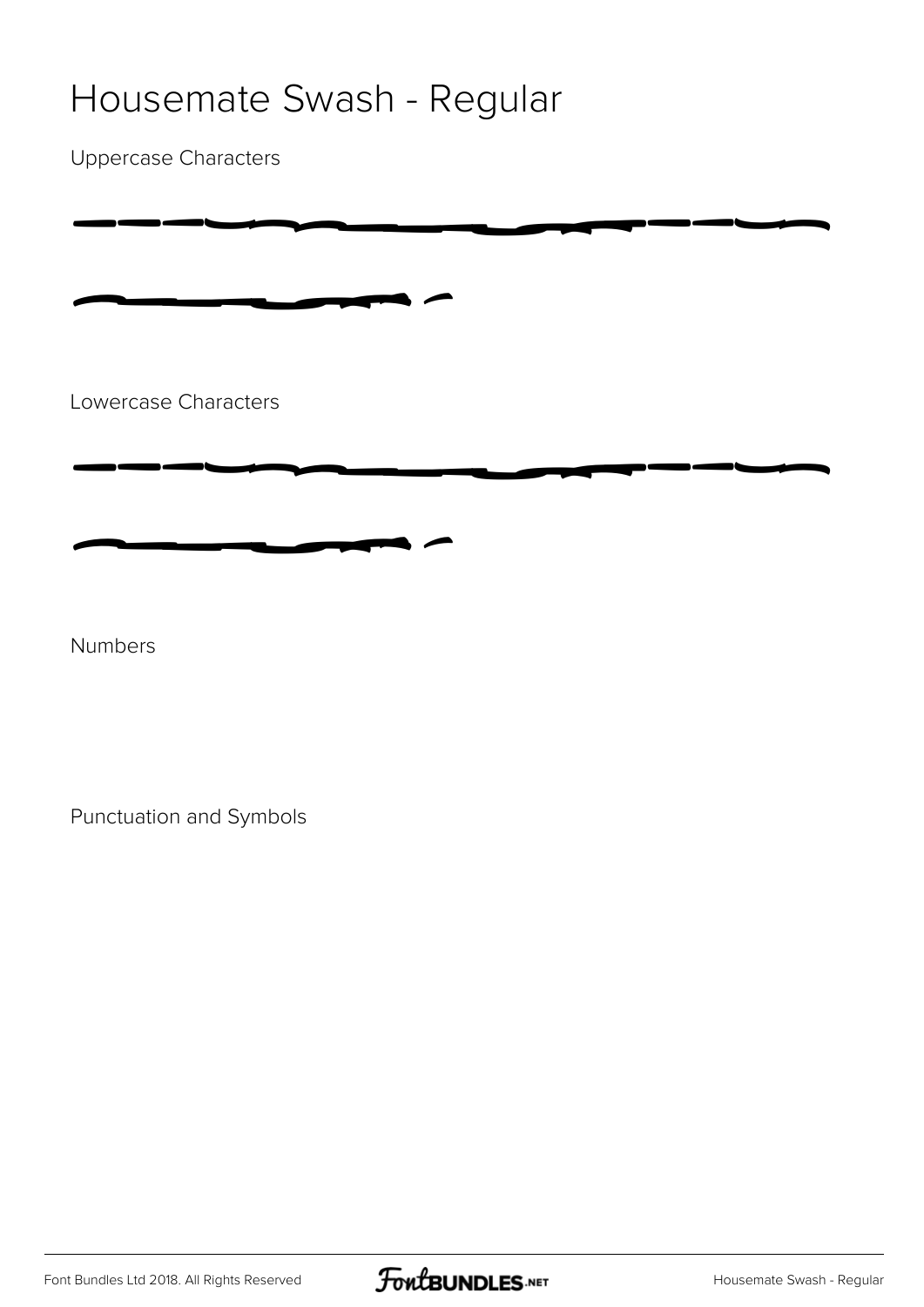

### À Á Â Ã Ä Å Æ Ç È ÉÊËÌÍÎÏ  $\tilde{\bf N}$ Đ ÒÓÔÕÖרÙ  $\dot{J}$ Û Ü Ý Þ ß à á â  $\tilde{\mathbf{a}}$ å æç è é ê ë ä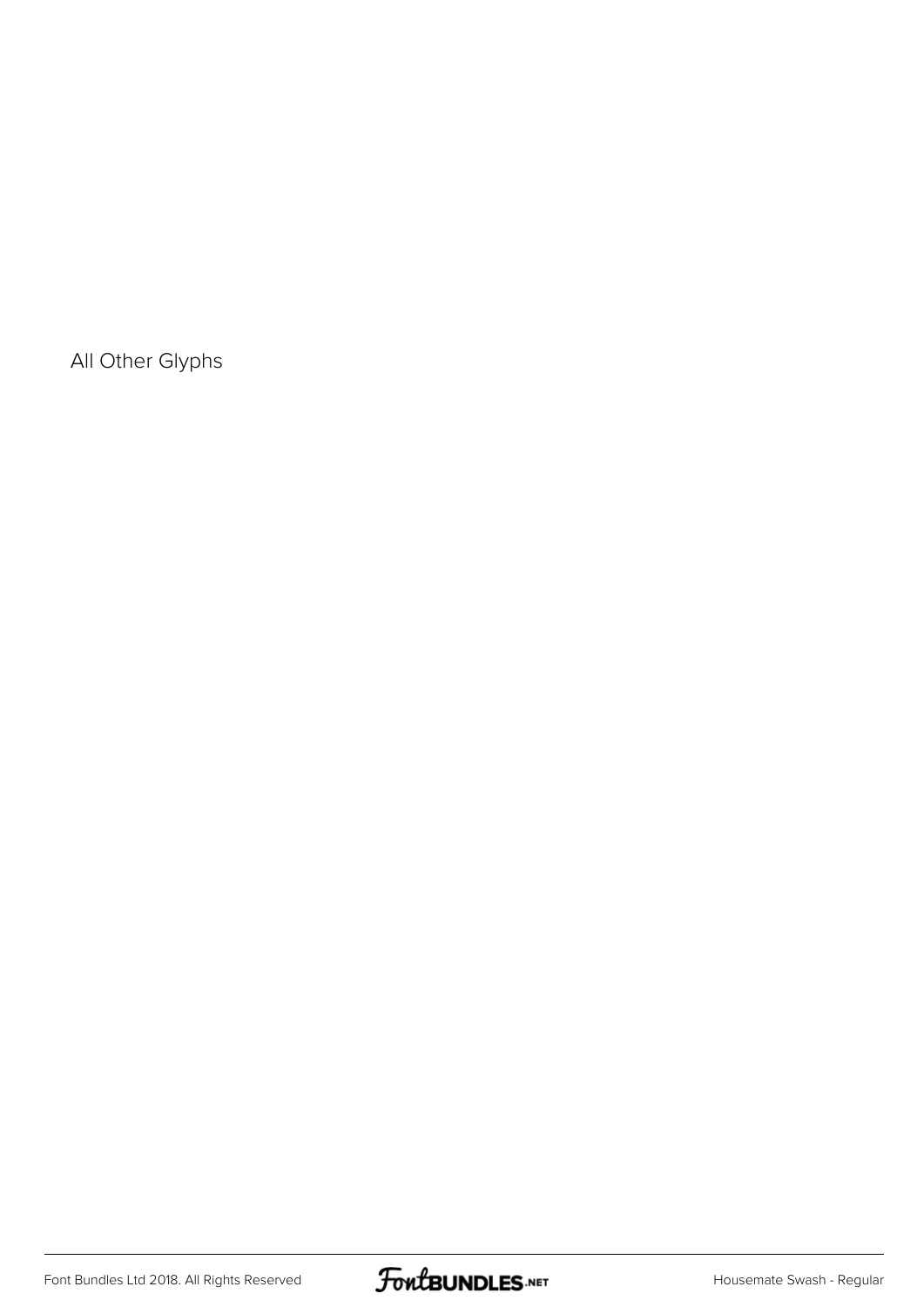### í î ï ð ñ ò ó ô õ ù ú û ü ý  $\ddot{O}$  $\mathsf{b}$  $\frac{1}{1}$ Ø

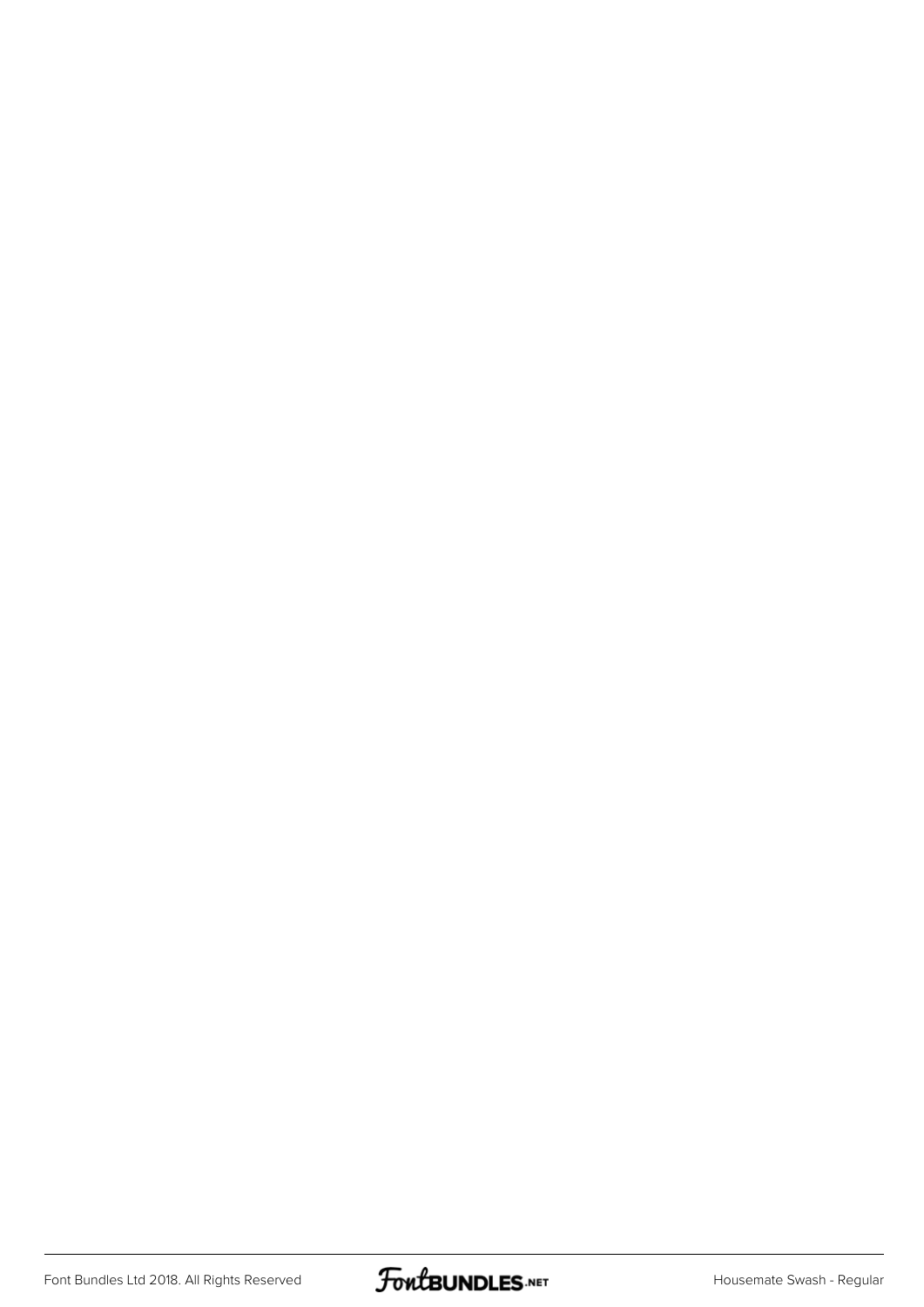### Shilkmen Rounded - Regular

**Uppercase Characters** 

# ABCDEFGHIJKLMNOPO **RSTUVWXYZ**

Lowercase Characters

# ABCDEFGHIJKLMNOPQ **RSTUVWXYZ**

**Numbers** 

# 0123456789

|  |  | $\frac{1}{1}$ " # \$ % & ' ( ) |  |  |
|--|--|--------------------------------|--|--|
|  |  | * + , - ; < =                  |  |  |
|  |  |                                |  |  |
|  |  |                                |  |  |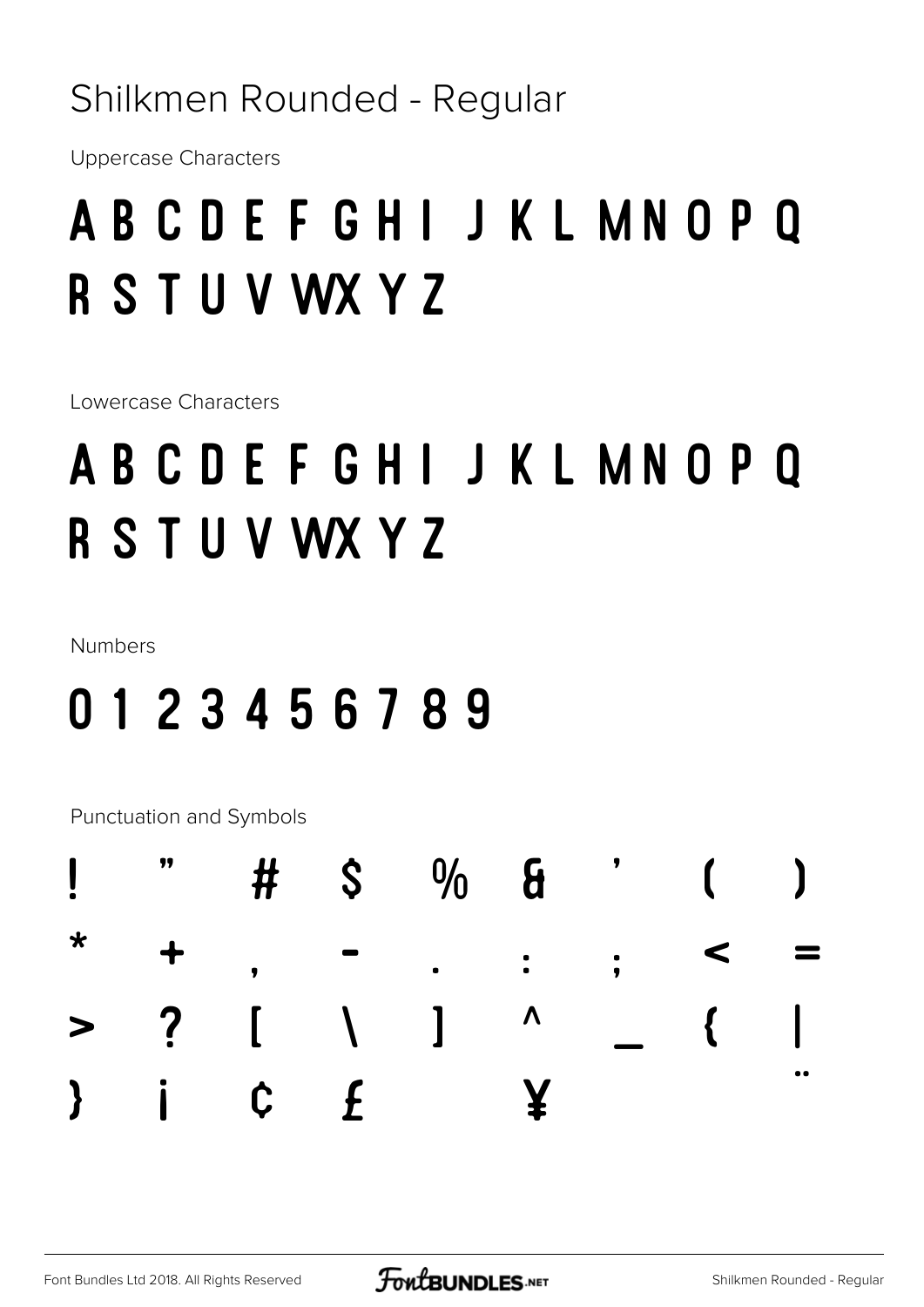

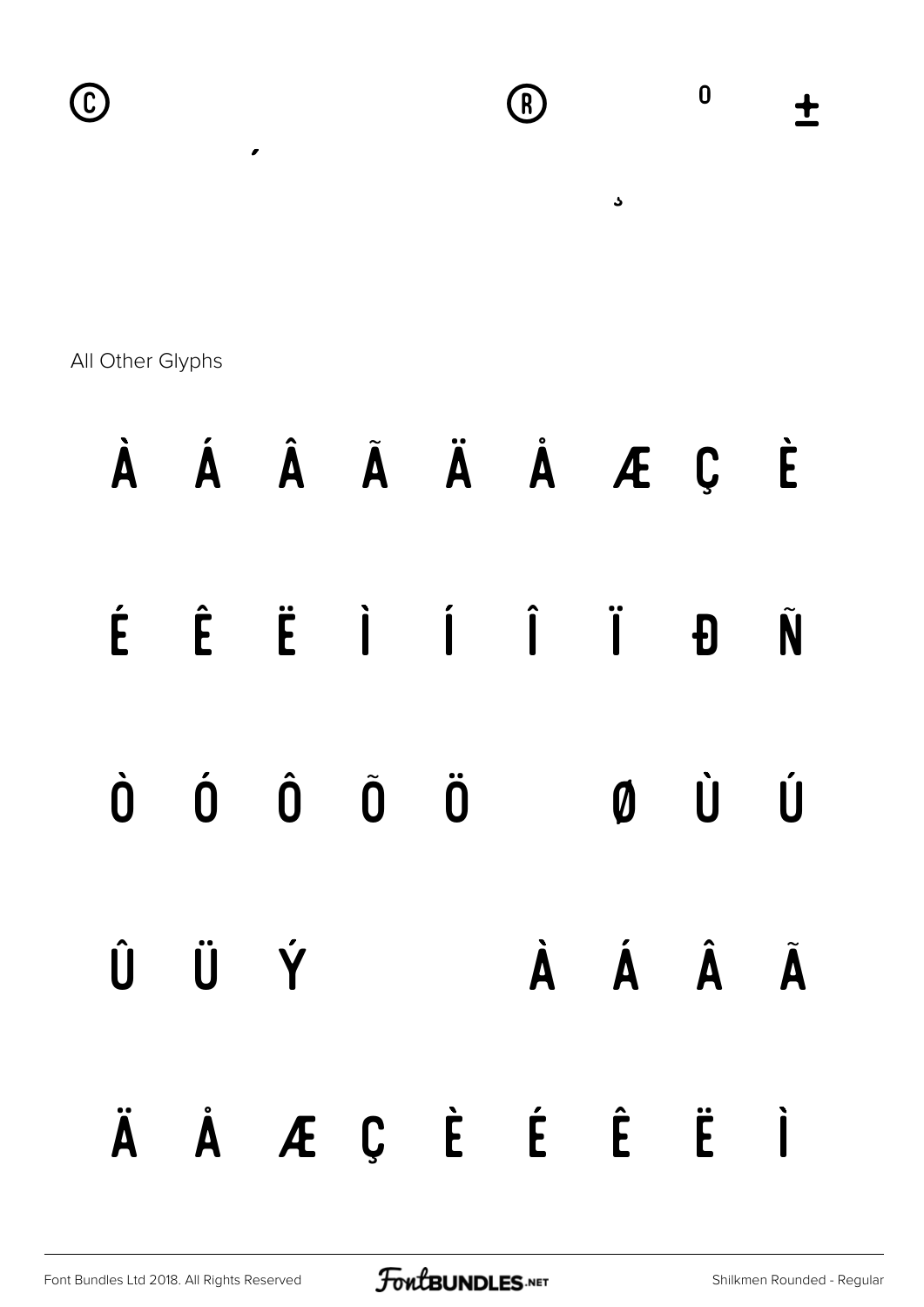# í î ï ð ñ ò ó ô õ ö ÷ ø ù ú û ü ý þ

ÿ

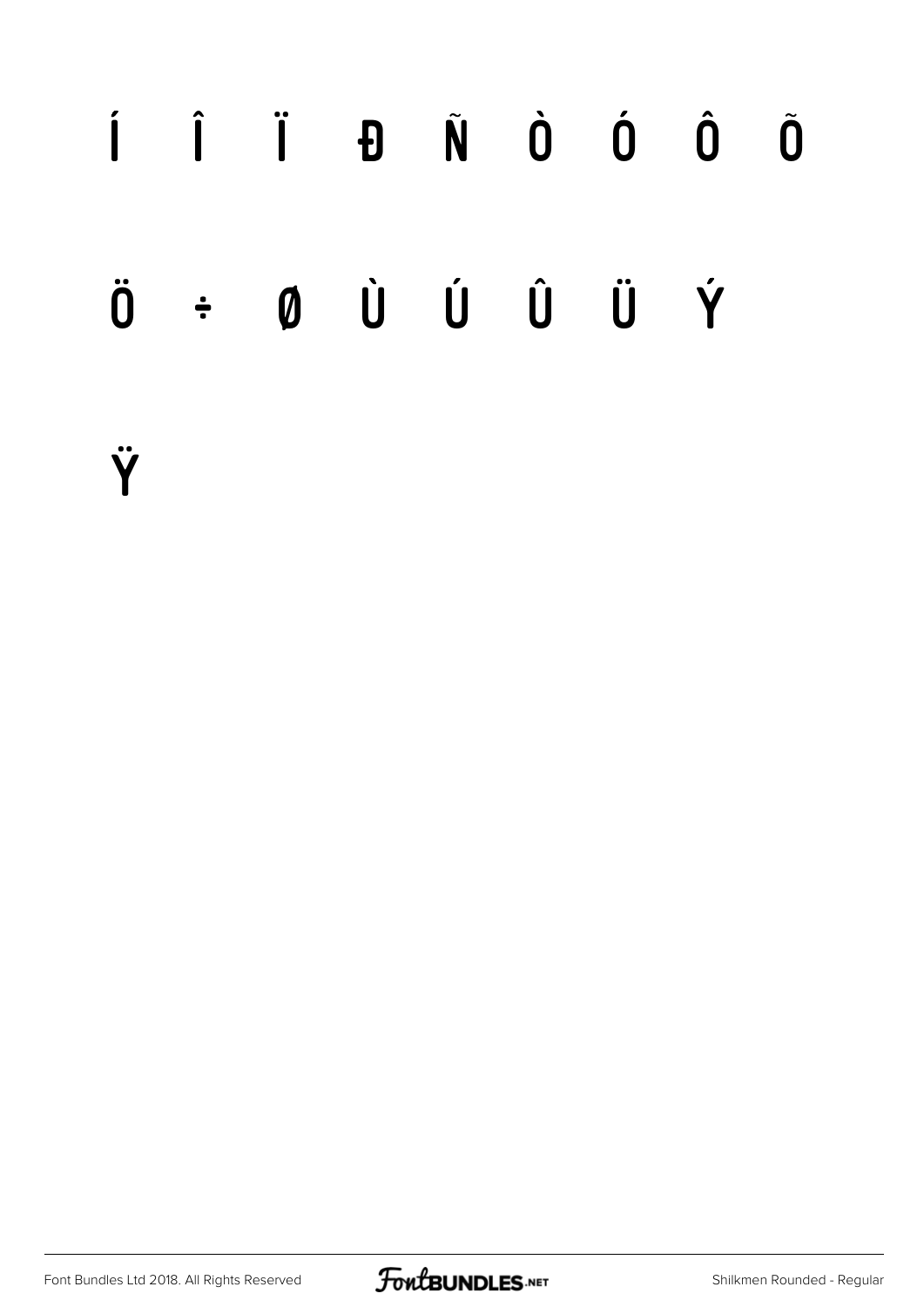### Shilkmen - Regular

**Uppercase Characters** 

# ABCDEFGHIJKLMNOPO **R S T U V WX Y Z**

Lowercase Characters

# ABCDEFGHIJKLMNOPQ **R S T U V WX Y Z**

**Numbers** 

## 0123456789

|  |  | $\frac{1}{1}$ " # \$ % & ' ( )                                                                        |  |  |
|--|--|-------------------------------------------------------------------------------------------------------|--|--|
|  |  | * + , - , : ; < =                                                                                     |  |  |
|  |  | > ? $[$ $\begin{array}{cccc} 1 & 1 & 1 & 1 & 1 \\ 1 & 1 & 1 & 1 & 1 \\ 1 & 1 & 1 & 1 & 1 \end{array}$ |  |  |
|  |  |                                                                                                       |  |  |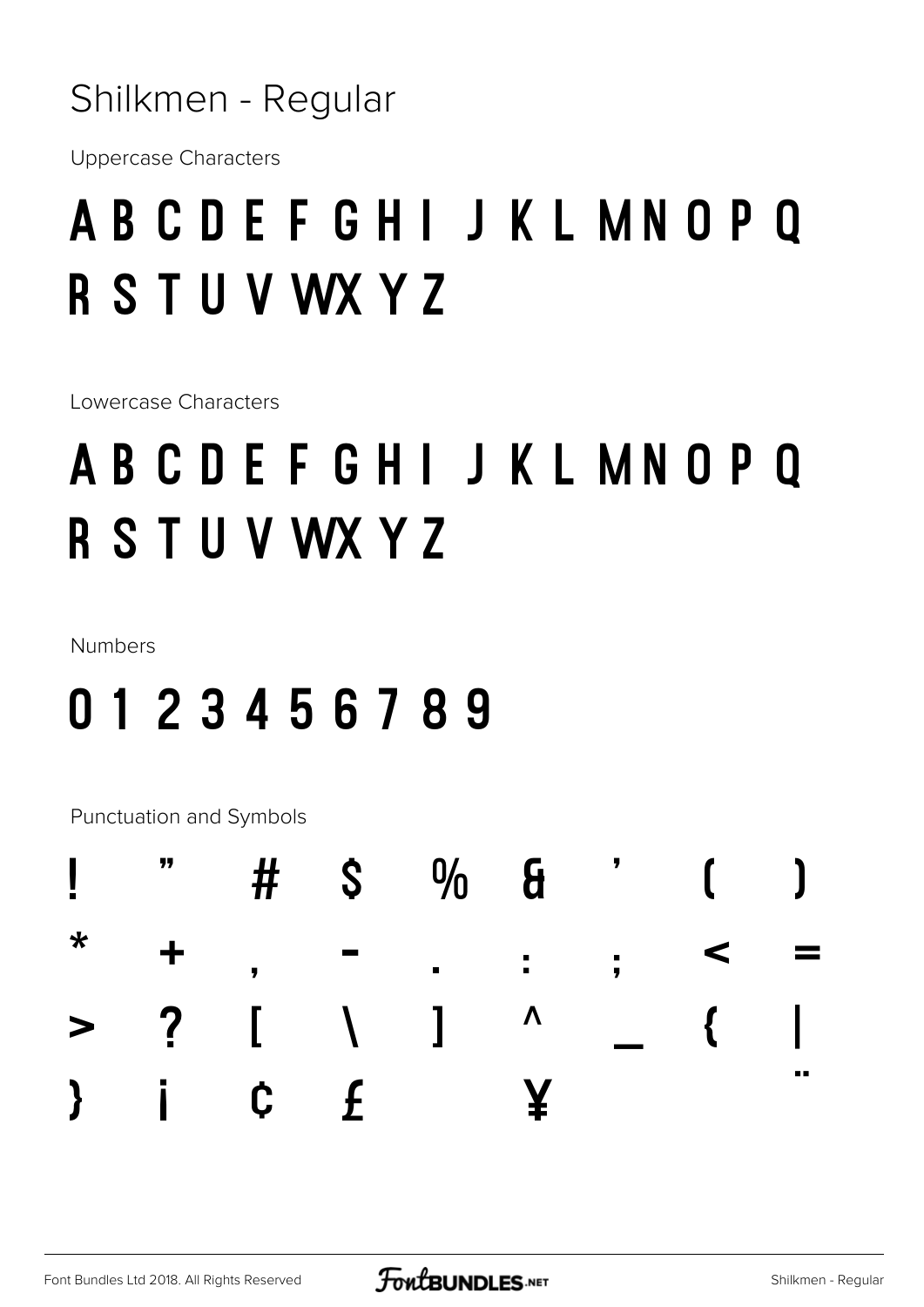